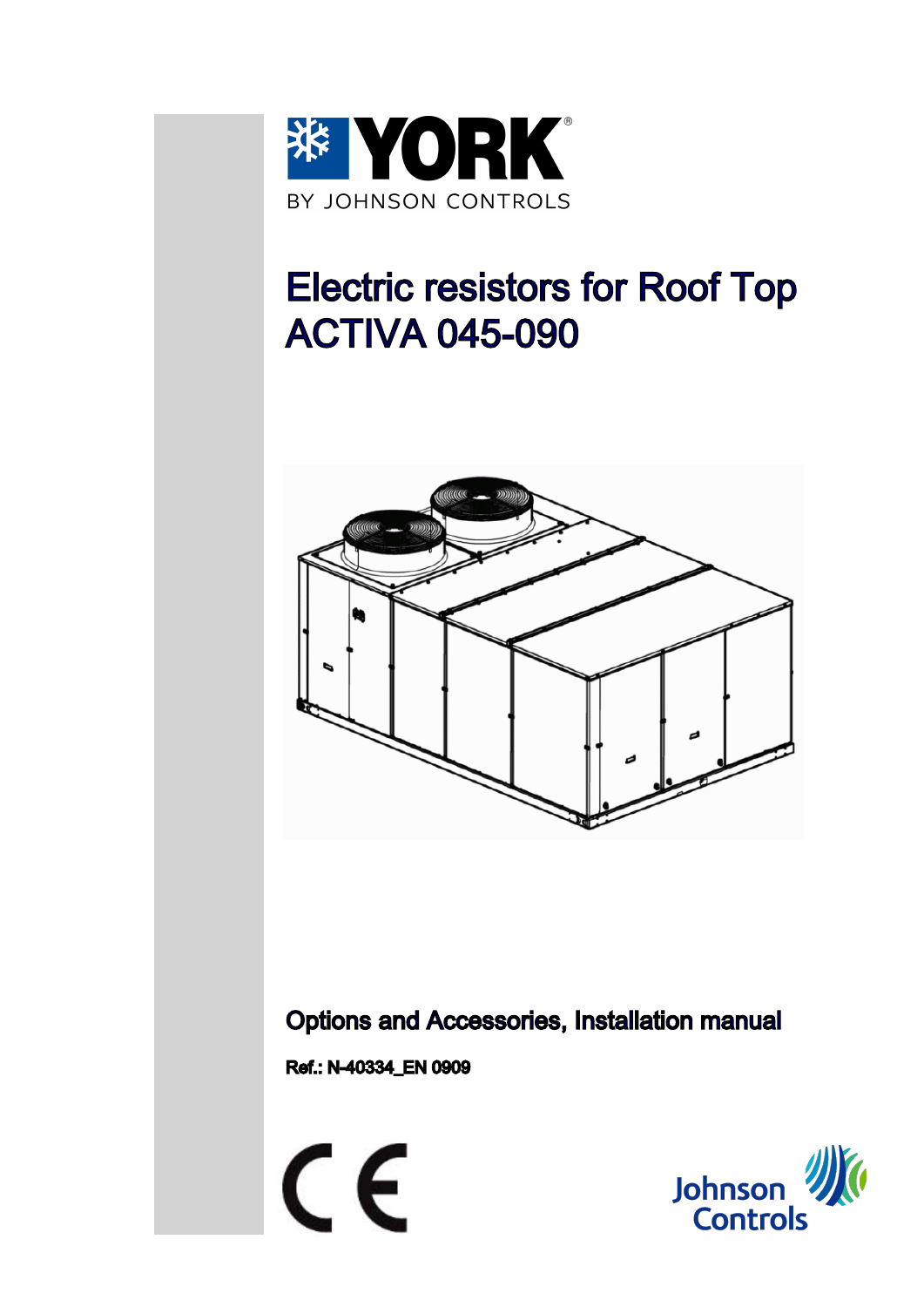## Index

| $1 \quad \blacksquare$ |  |
|------------------------|--|
| 1.1                    |  |
| 1.2                    |  |
| 1.3                    |  |
| 1.4                    |  |
| 1.5                    |  |
| 1.5.1                  |  |
| 1.5.2                  |  |
| 1.6                    |  |
| 1.7                    |  |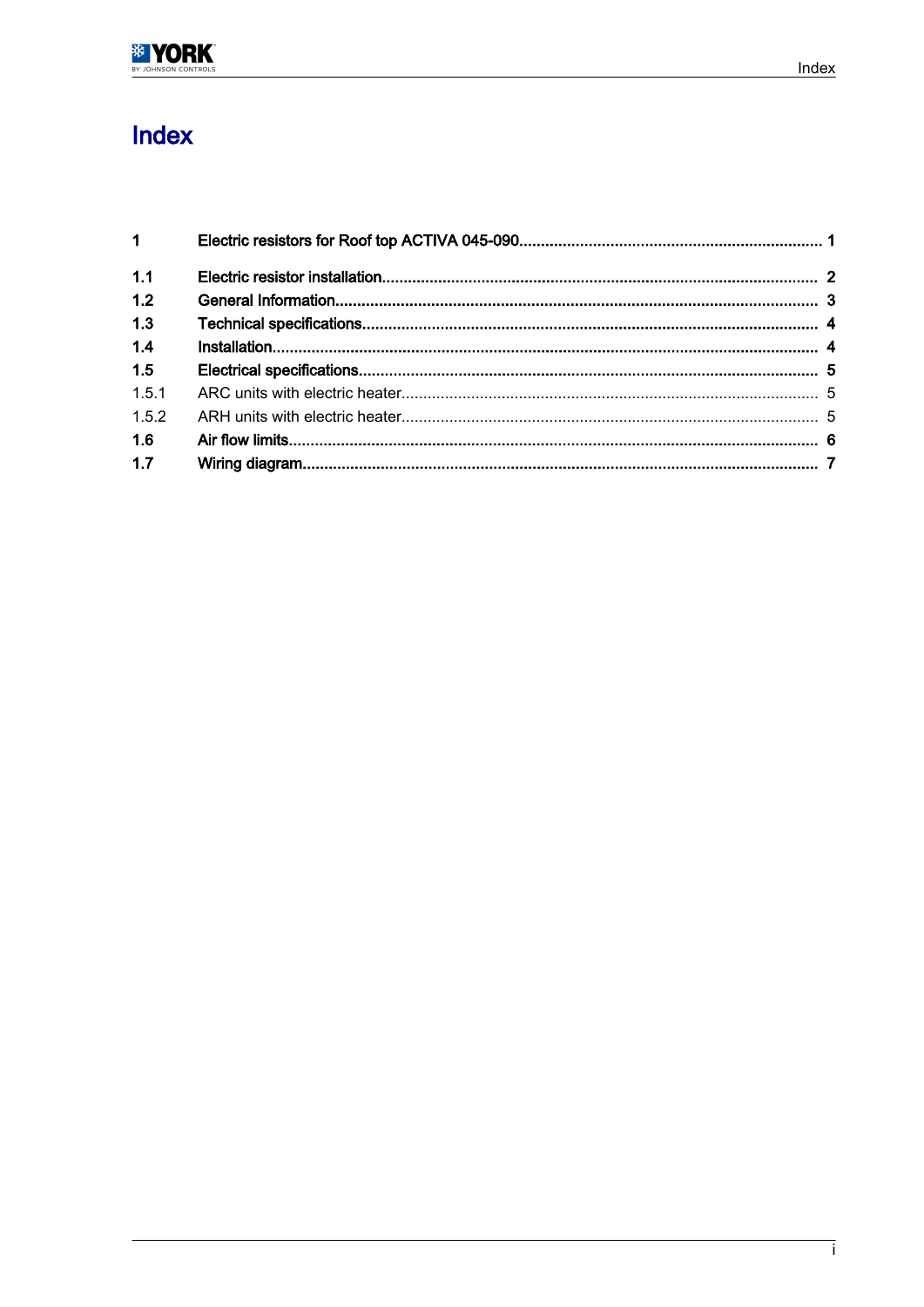# 1

# <span id="page-2-0"></span>Electric resistors for Roof top ACTIVA 045-090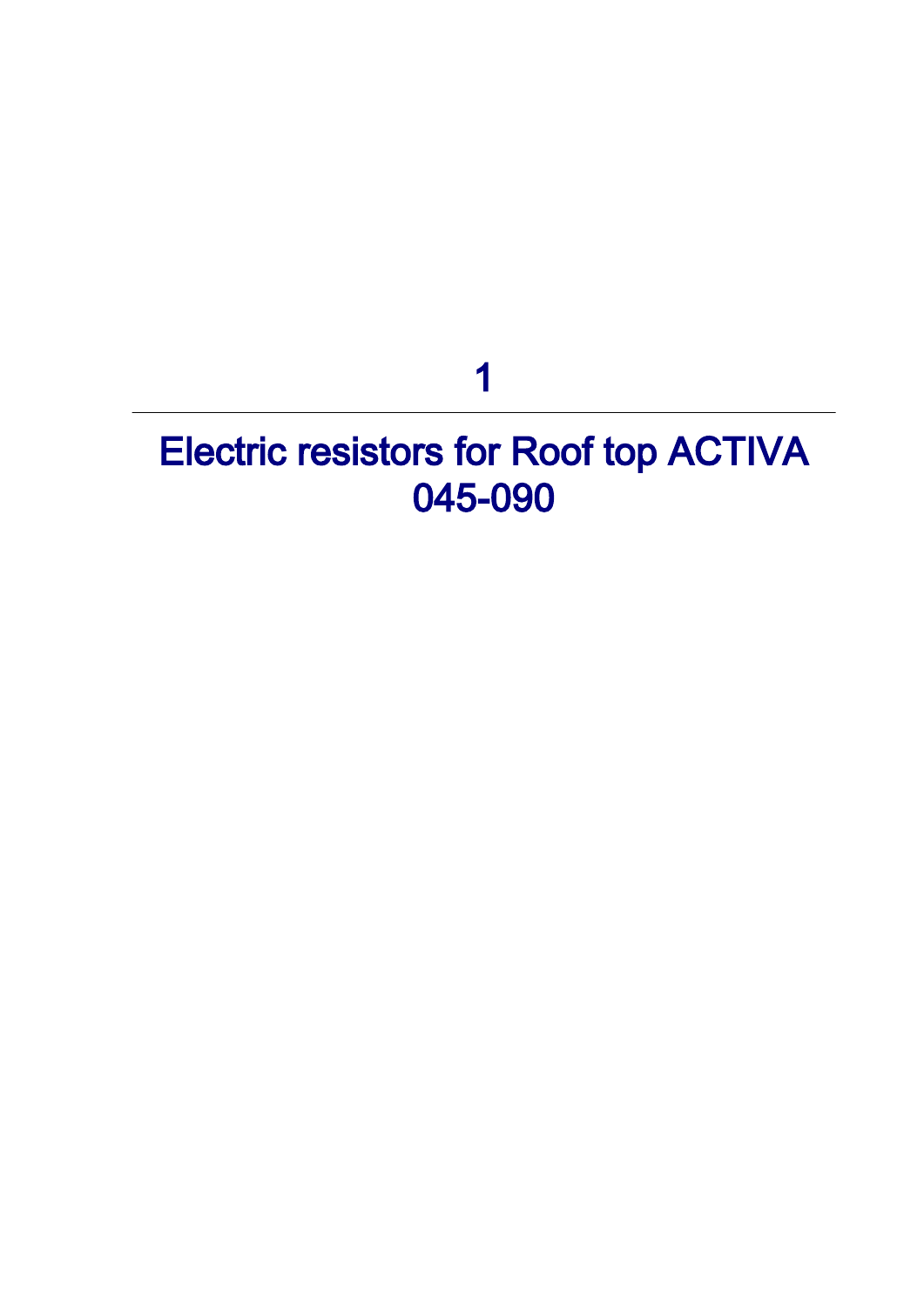

<span id="page-3-0"></span>**Electric resistor installation** 

#### 1.1 Electric resistor installation



- 1. Outer panel and protective cover 5. Electric resistor
- 
- 3. Electric resistor cover **7.** Power cables
- 4. Protective cover
- 
- 2. Lid 6. Switching cables
	-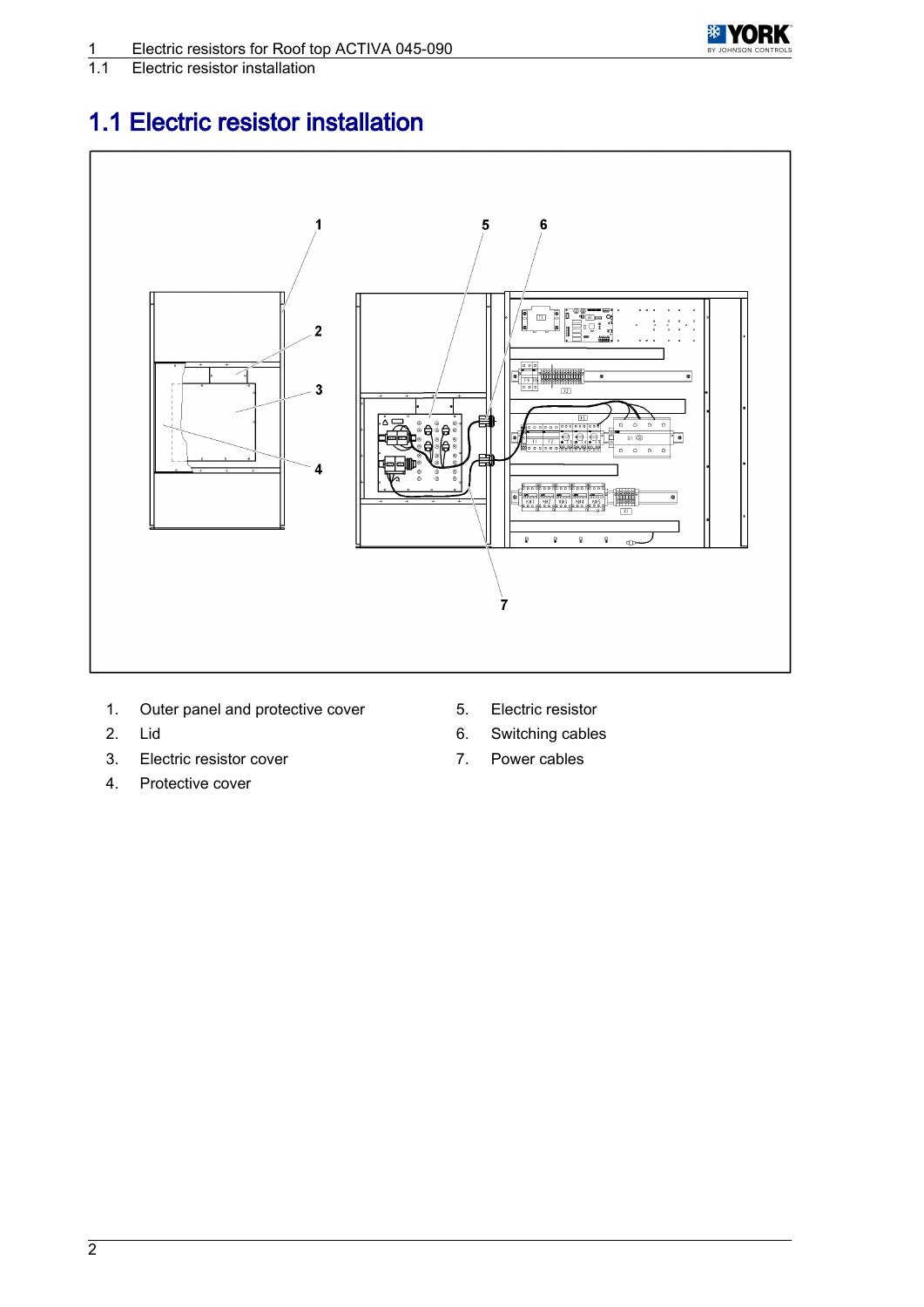<span id="page-4-0"></span>

#### General Information 1.2



- 8. Deflector plates 10. Resistor support
- 
- 9. Holes (2) for securing the electric resistor 11. Deflectors

#### 1.2 General Information

The optional electric resistors can be factory or site-fitted. These resistors are located on the inside of the central section of the unit, with the heating elements in the air supply section Electric resistor instal[lation](#page-3-0) , see on page 2 .

All electric resistors are two-stage (except the 12 kW, which is one-stage) and are supplied with circuit breakers for each one.

The electronic boards, the cables and all the material for the installation are supplied with this accessory.

The tables of this document list the electrical specifications of the resistors depending on the model of the equipment in which they are fitted. Section [Air flow limits](#page-7-0), see on page 6 specifies the minimum flow rate of the indoor fan.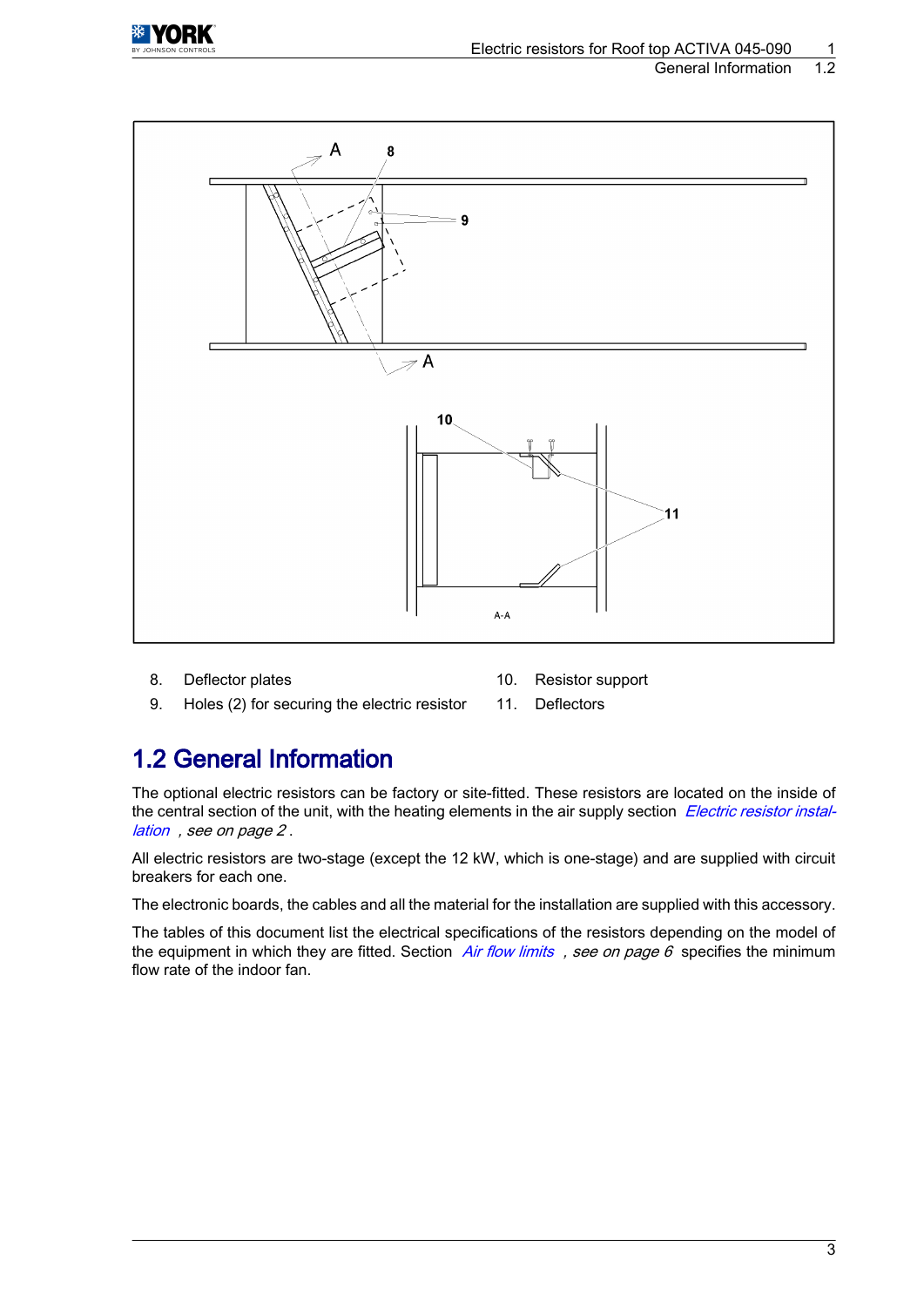

<span id="page-5-0"></span>1.3 Technical specifications

#### 1.3 Technical specifications

The electric resistors include the following components:

- Galvanised plate casing, covers and supports.
- Electric resistors with exposed chrome-nickel wires, mounted on insulated supports.
- Power contactor with 24 V AC coil.
- Two thermal trip switches located on the front and thermal-magnetic resistor breaker. The former, with automatic reset, disconnects it when the temperature reaches 77 °C. The latter, with manual reset, disconnects the resistor when it reaches a temperature of 105 °C. There are four thermal trip switches (2 per stage) on 2-stage resistors.
- Interlocking with the indoor fan thermal relay. The unit control system does not enable the resistor to operate in the event of a fault in the indoor fan thermal relay.
- Control boards (A6 and A7) for resistor switching.

#### 1.4 Installation

**NOTE** 

- • Bear in mind the current regulations on electrical installation in the country where the unit is to be installed.
- Also see [Electric resistor installation](#page-3-0) , see on page 2 for coil connection details.
- 1 Disconnect the main switch on the unit.
- 2 Remove the access panels from the electric box and from the resistor section.
- 3 Remove the covers from the electric resistor.
- 4 Fit deflector plates in the upper and lower areas.
- 5 Open the top of the cardboard box in which the resistor is packed and remove carefully. Check that the set of resistors and the ceramic insulation have not been damaged during transport (a wire of the resistor and the metal support assembly can be touched).
- 6 Fit the electric resistor using the screws around the support plate and secure the resistor support to the upper area using two screws to avoid vibrations.
- 7 Fit the rectangular lid in the upper area.
- 8 Run the power cables and secure the packing gland on the side separation panel. Then connect the power cables to the main switch and the earthing cable to the terminal supplied. Secure the cables with ties to prevent them from moving due to vibrations.
- 9 Connect the resistor switching cables according to the wiring diagram (connectors J5 and J4 on A6 and A7) [Wiring diagram](#page-8-0), see on page  $7$ . Connect the telephone cable to the accessory bus connector.
- 10 Check the fitting, ensuring it is correct.
- 11 Check that the manual and automatic reset terminals are closed (F12, F13, F15 and F16).
- 12 Switch circuit breakers F21 and F22 ON.
- 13 Fit the outer electric resistor cover and the access panels.
- 14 Reconnect the main switch on the unit.
- 15 Check that the green LED on board A6 remains lit. Then search for and configure accessories by pressing the test button on the YKN2Open board (A1) for more than three seconds until the red LED switches on. When the search and configuration process starts, the red LED on the board will light up and will remain on until the operation is completed. Once switched off, check that the green LED on the board is flashing to indicate that the accessory has been configured.
- 16 Check the switching and the working order of the resistor by selecting the Emergency heat function on the unit control ambient thermostat.

### CAUTION

Loose connection terminals produce overheating of cables and terminals. The unit is working incorrectly and there is a risk of fire.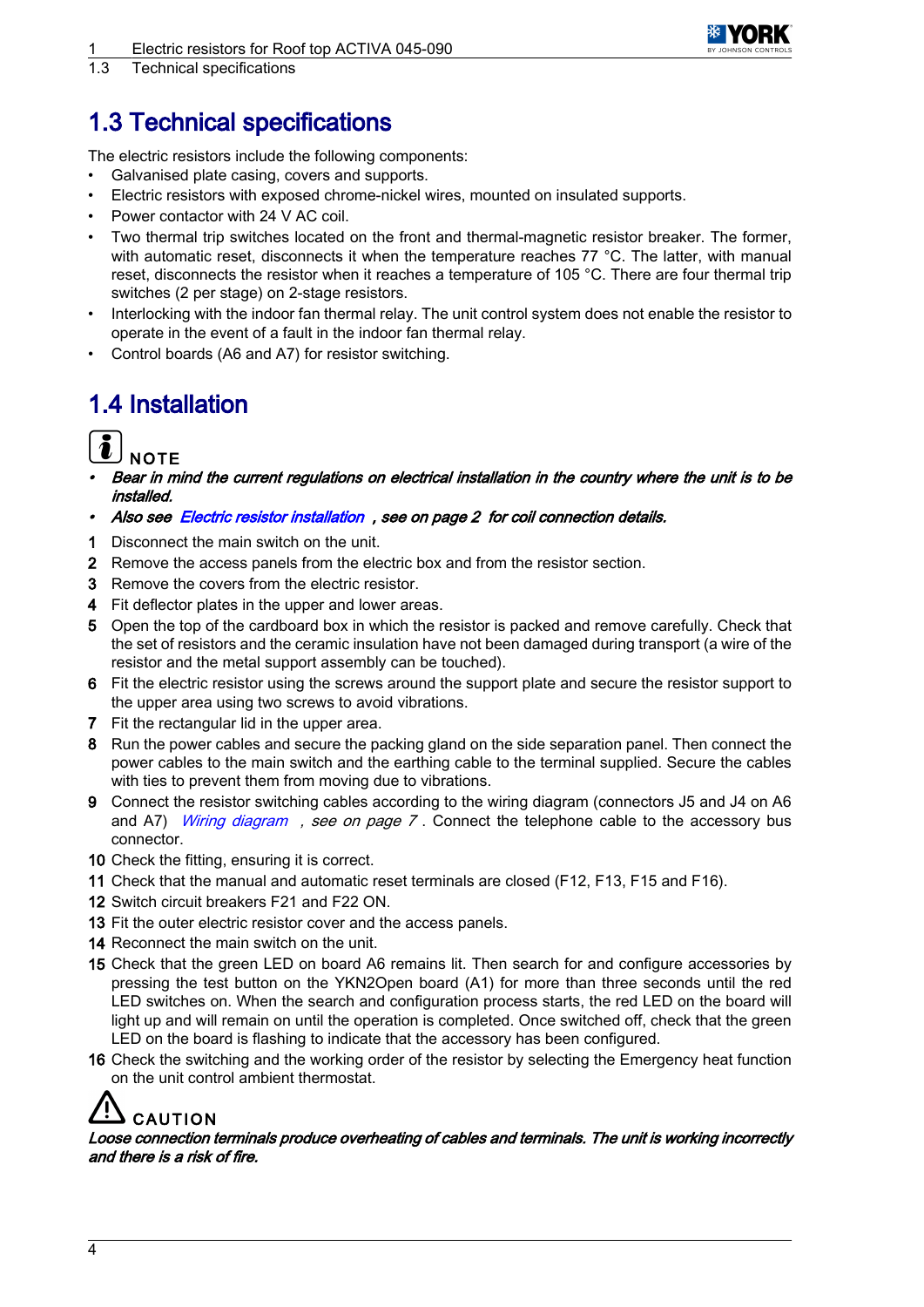<span id="page-6-0"></span>

### 1.5 Electrical specifications

#### 1.5.1 ARC units with electric heater

|                  | Electric power sup-<br>ply V/Ph/Hz | Electric resistor |                |             |                                          |                                          |                                             |  |
|------------------|------------------------------------|-------------------|----------------|-------------|------------------------------------------|------------------------------------------|---------------------------------------------|--|
| <b>ARC Model</b> |                                    | Power<br>(kW)     | Stages (No.)   | Current (A) | Maximum total current<br>of the unit (A) | Maximum circuit<br>breaker (K Curve) (1) | Minimum cable cross-<br>section $(mm2)$ (2) |  |
|                  | 400/3/50                           | 12                | $\mathbf{1}$   | 18          | 32                                       | 50                                       | 10                                          |  |
|                  |                                    | 25                | $\overline{2}$ | 36          | 38                                       | 50                                       | 10                                          |  |
| 045              |                                    | 37                | $\overline{2}$ | 54          | 60                                       | 80                                       | 25                                          |  |
|                  |                                    | 50                | $\overline{2}$ | 72          | 78                                       | 100                                      | 35                                          |  |
|                  | 400/3/50                           | 12                | $\mathbf{1}$   | 18          | 42                                       | 50                                       | 10                                          |  |
|                  |                                    | 25                | $\overline{2}$ | 36          | 42                                       | 50                                       | 10                                          |  |
| 060              |                                    | 37                | $\overline{2}$ | 54          | 60                                       | 80                                       | 25                                          |  |
|                  |                                    | 50                | $\overline{2}$ | 72          | 78                                       | 100                                      | 35                                          |  |
|                  | 400/3/50                           | 12                | 1              | 18          | 54                                       | 63                                       | 16                                          |  |
| 075              |                                    | 25                | $\overline{2}$ | 36          | 54                                       | 63                                       | 16                                          |  |
|                  |                                    | 37                | $\overline{2}$ | 54          | 62                                       | 80                                       | 25                                          |  |
|                  |                                    | 50                | $\overline{2}$ | 72          | 80                                       | 100                                      | 35                                          |  |
|                  | 400/3/50                           | 12                | $\mathbf{1}$   | 18          | 70                                       | 80                                       | 25                                          |  |
|                  |                                    | 25                | $\overline{2}$ | 36          | 70                                       | 80                                       | 25                                          |  |
| 090              |                                    | 37                | $\overline{2}$ | 54          | 70                                       | 80                                       | 25                                          |  |
|                  |                                    | 50                | $\overline{2}$ | 72          | 84                                       | 100                                      | 35                                          |  |

(1) K Curve (DIN, VDE 0660-104).

(2) Based on copper conductors 105 °C.

#### 1.5.2 ARH units with electric heater

|                  | Electric power sup-<br>ply V/Ph/Hz | <b>Electric resistor</b> |                |             |                                          |                                          |                                               |
|------------------|------------------------------------|--------------------------|----------------|-------------|------------------------------------------|------------------------------------------|-----------------------------------------------|
| <b>ARH Model</b> |                                    | Power<br>(kW)            | Stages (No.)   | Current (A) | Maximum total current<br>of the unit (A) | Maximum circuit<br>breaker (K Curve) (1) | Minimum cable cross-<br>section ( $mm2$ ) (2) |
|                  | 400/3/50                           | 12                       | $\mathbf{1}$   | 18          | 50                                       | 63                                       | 16                                            |
| 045              |                                    | 25                       | $\overline{2}$ | 36          | 68<br>80                                 |                                          | 25                                            |
|                  |                                    | 37                       | $\overline{2}$ | 54          | 86                                       | 100                                      | 35                                            |
|                  |                                    | 50                       | $\overline{2}$ | 72          | 104                                      | 125                                      | 50                                            |
|                  | 400/3/50                           | 12                       | $\mathbf{1}$   | 18          | 60                                       | 80                                       | 25                                            |
| 060              |                                    | 25                       | 2              | 36          | 78<br>100                                |                                          | 35                                            |
|                  |                                    | 37                       | $\overline{2}$ | 54          | 96                                       | 125                                      | 50                                            |
|                  |                                    | 50                       | $\overline{2}$ | 72          | 114                                      | 125                                      | 50                                            |
|                  | 400/3/50                           | 12                       | $\mathbf{1}$   | 18          | 72                                       | 80                                       | 25                                            |
| 075              |                                    | 25                       | 2              | 36          | 90                                       | 100                                      | 35                                            |
|                  |                                    | 37                       | $\overline{2}$ | 54          | 108                                      | 125                                      | 50                                            |
|                  |                                    | 50                       | $\overline{2}$ | 72          | 126                                      | 160                                      | 70                                            |
|                  | 400/3/50                           | 12                       | $\mathbf{1}$   | 18          | 88                                       | 100                                      | 35                                            |
|                  |                                    | 25                       | $\overline{2}$ | 36          | 106                                      | 125                                      | 50                                            |
| 090              |                                    | 37                       | $\overline{2}$ | 54          | 124                                      | 160                                      | 70                                            |
|                  |                                    | 50                       | $\overline{2}$ | 72          | 142                                      | 160                                      | 70                                            |

(1) K Curve (DIN, VDE 0660-104).

(2) Based on copper conductors 105 °C.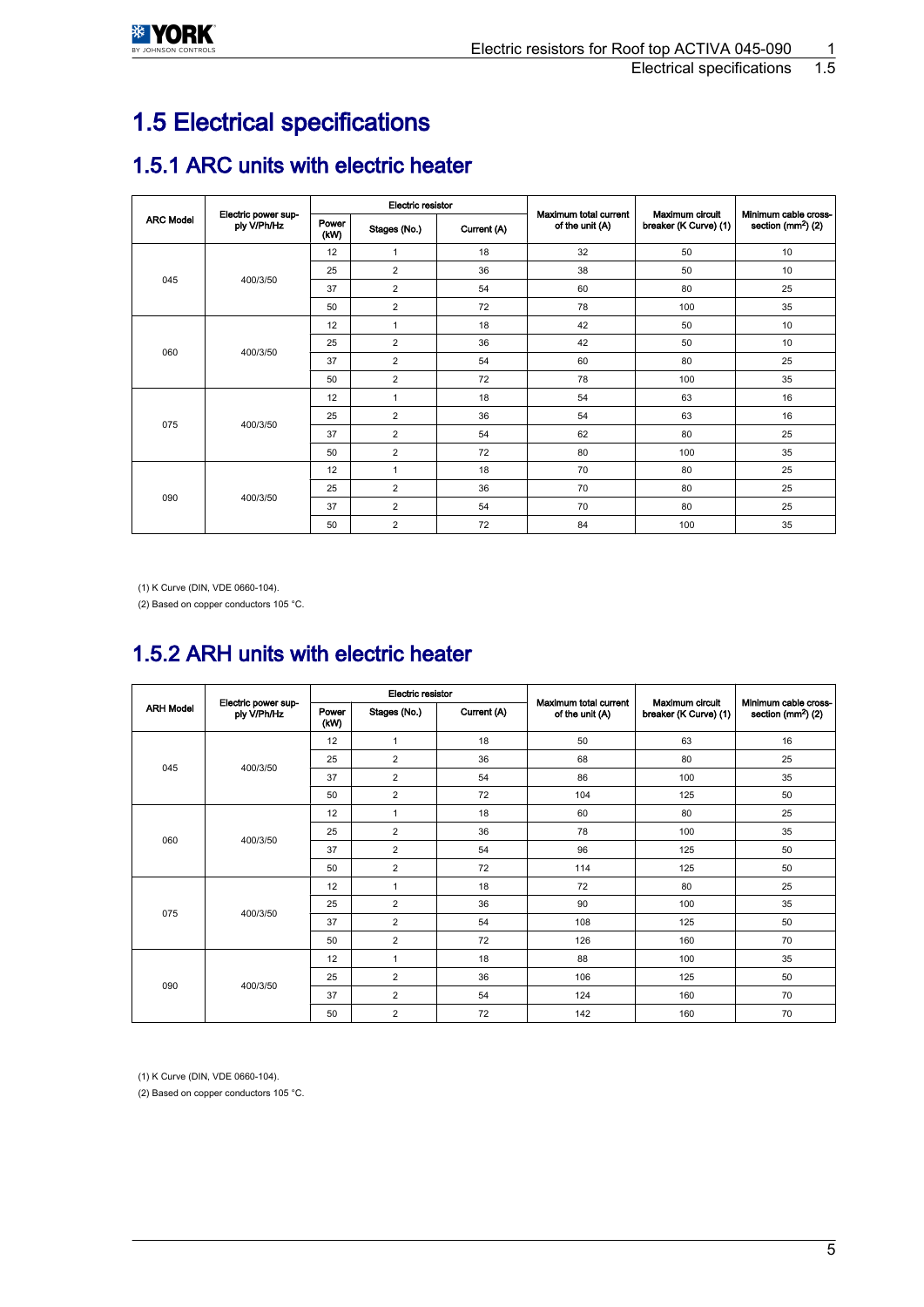

<span id="page-7-0"></span>Air flow limits

## 1.6 Air flow limits

| <b>Models</b> | <b>ARC/ARH</b>        | 045     | 060   | 075   | 090   |       |
|---------------|-----------------------|---------|-------|-------|-------|-------|
|               | Rated flow            |         | 8500  | 11500 | 13500 | 16000 |
|               | Maximum flow          | $m^3/h$ | 10000 | 13500 | 16000 | 18000 |
| Indoor fan    | Minimum flow          |         | 7000  | 9500  | 11500 | 13000 |
|               | IP55 Motor (standard) | kW      |       |       | 5,5   | 7,5   |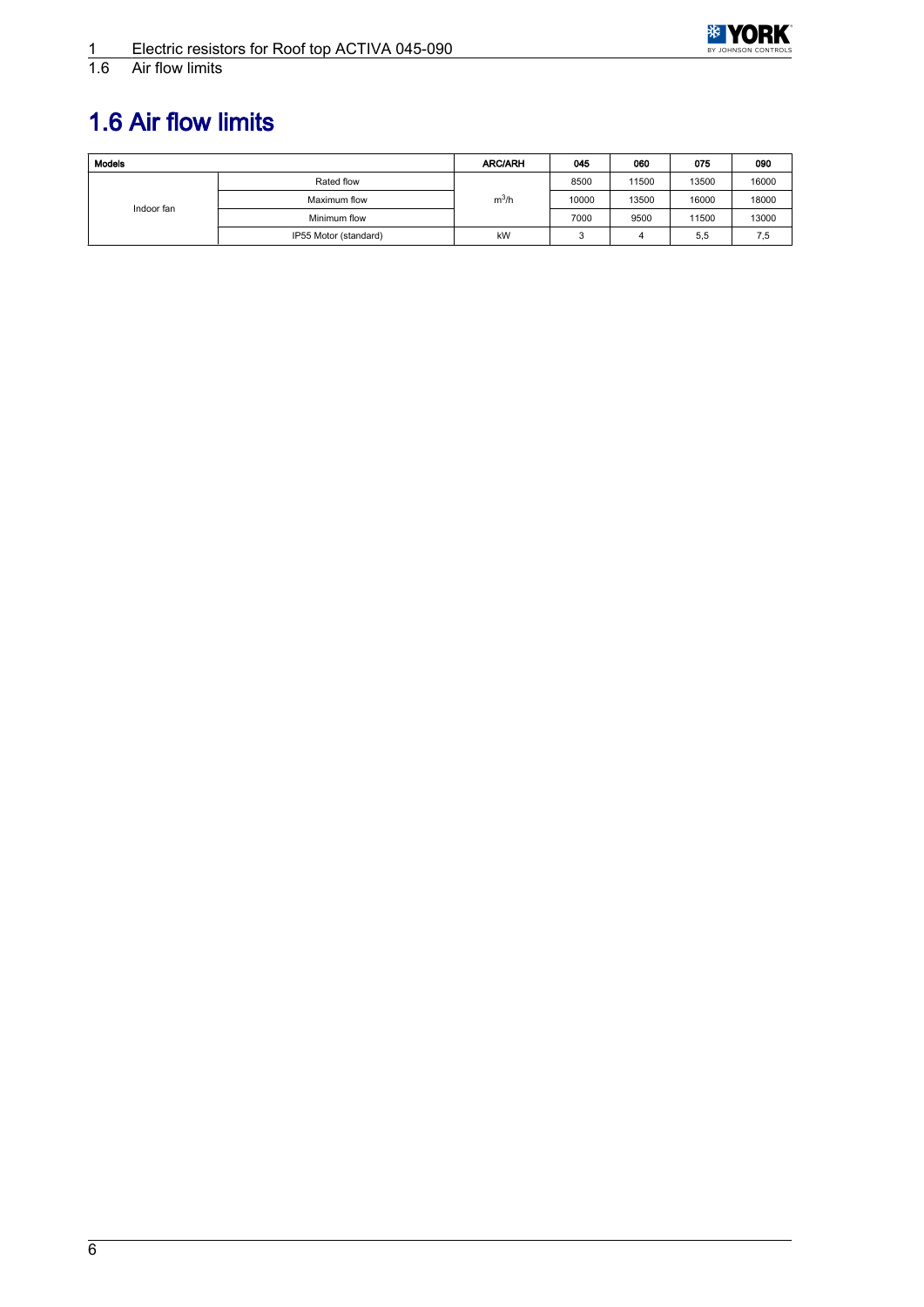<span id="page-8-0"></span>

#### 1.7 Wiring diagram